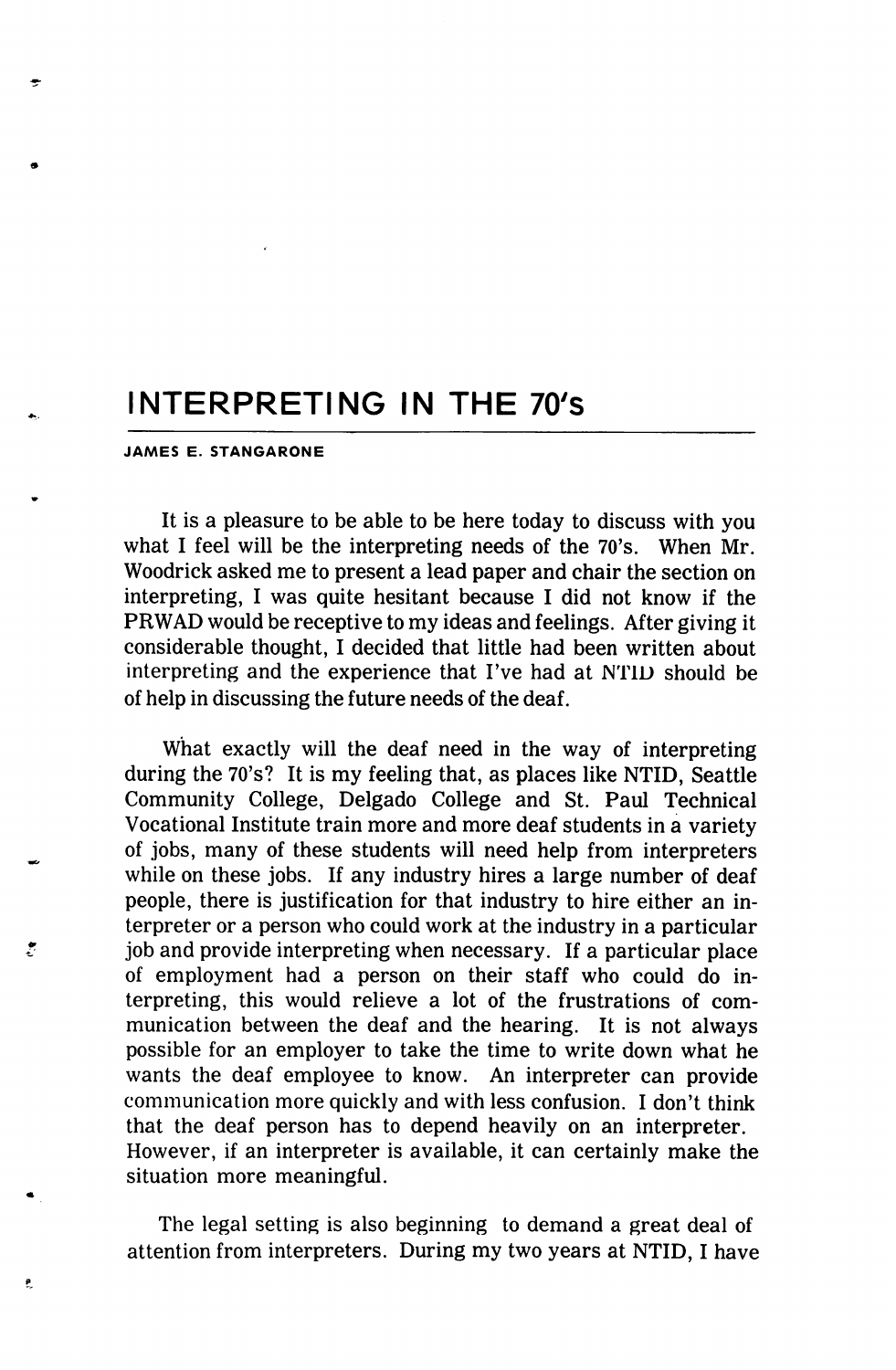found it necessary to provide interpreters in many situations for judges and lawyers in the city of Rochester. It has been most dif ficult to provide this service when our own interpreters have their regular schedules to follow. However, we also feel that it is im portant to provide this service to the community when needed. We have also provided interpreters who will be in the areas of em ployment, medical situations, legal situations and classroom .situations. This has been my experience here in Rochester.

What can be done to provide enough interpreting for the deaf during the 70's? I think that training programs need to be established in various areas of the country to train interpreters in the areas of greatest need. I think we have to begin looking at places where interpreters are now hired as full-time employees. These jobs will continue to increase as more and more deaf people obtain training in various occupations that have never been open to the deaf before. One area where I see a definite need to train in terpreters is in the classroom situation. If people know that jobs are available for classroom interpreters there should he no difficulty in finding people to train in this area. While at the Registry of In terpreters for the Deaf Convention recently, I learned from Mr. A1 Pimentel that Gallaudet College would probably provide programs to train personnel to train interpreters in various settings. Since Gallaudet will take responsibility for training personnel to train interpreters, I think it is time for us to begin giving serious con sideration to where we will set up training centers throughout the country.

The training of interpreters in legal settings would require close contact with law schools, lawyers, judges, policemen, etc. Training interpreters in the educational situation would require close contact with deaf students in an integrated environment with hearing students. I don't think that we can justify opening too many centers to train interpreters. I would suggest that three areas of the country should take responsibility for preparing interpreters. Locations in the East, Midwest and Western parts of the United States should be kept in mind when selecting centers.

What would be involved in training interpreters? I feel that training programs should be flexible enough to permit interpreters to receive short-term training and long-term training. Certificates,

٠.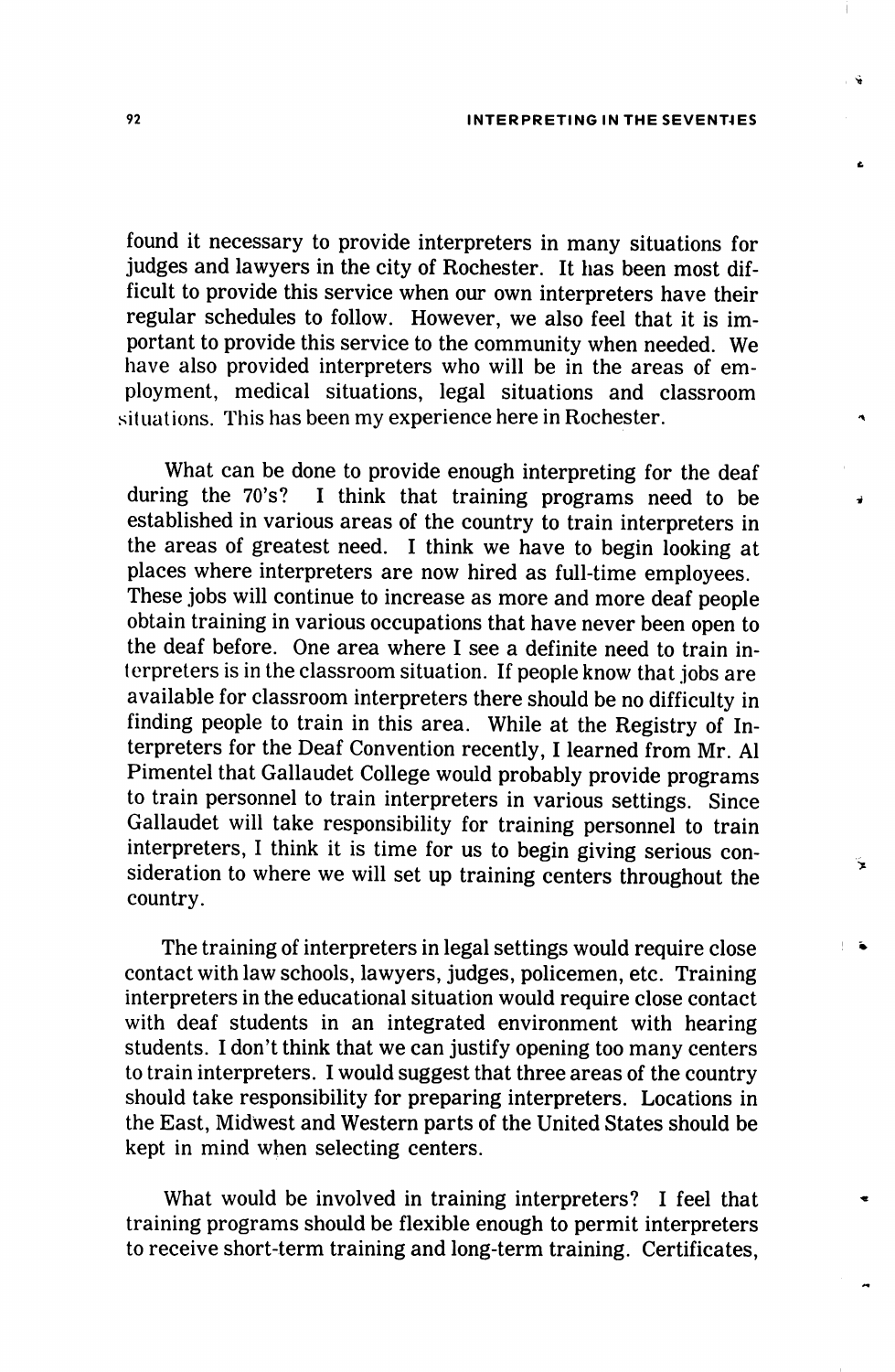INTERPRETING IN THE SEVENTIES 6 23

ż,

diplomas or degrees could be awarded in interpreting. At this point in time, I am not thoroughly convinced that a four-year bachelors degree program would be necessary to train interpreters. I might suggest that an AAS degree in Interpreting might be good to keep in mind when setting up programs.

People who are training to become interpreters in the medical setting should have practicum in areas where there are large concentrations of deaf people who would use hospitals, clinics, of fices, etc. This then means that training centers should be located in large cities.

Training interpreters in the classroom setting would mean that interpreters should be able to practice interpreting in classrooms where you have the deaf and hearing integrated. These people that receive training in the classroom setting should also receive practice by interpreting in adult education programs for the deaf. Requiring training for interpreters will help to make the area of interpreting a more professional one.

I must go back briefly to why I decided to discuss interpreting in the 70's. At first it was difficult for me to see what the deaf would need in the way of interpreting during the 70's. I must admit that one of our NTID students gave me the fuel that I needed to discuss with you the future interpreting needs of the deaf. This particular student came into my office one morning to ask me if it would be possible for an interpreter from NTID to be with him when he first went out on his job. He felt that an interpreter would be most helpful during the orientation to this new job. This young man had received most of his educational training in an oral environment. He is an average speechreader, and has poor speech. I can see that he will have difficulty in communicating with those people around him until they become accustomed to his speech. The fact remains that it is essential for this student to receive all of the necesssary in struction in the beginning days of a new job. He will be one of our first students to complete a program at NTID. I am sure that the only possible way an interpreter can be provided for him would be through his Department of Vocational Rehabilitation. This same student told me that he would be interested in taking college courses during the evening while he is on his new job. He wanted to know if interpreters would be available to him. All I could answer was that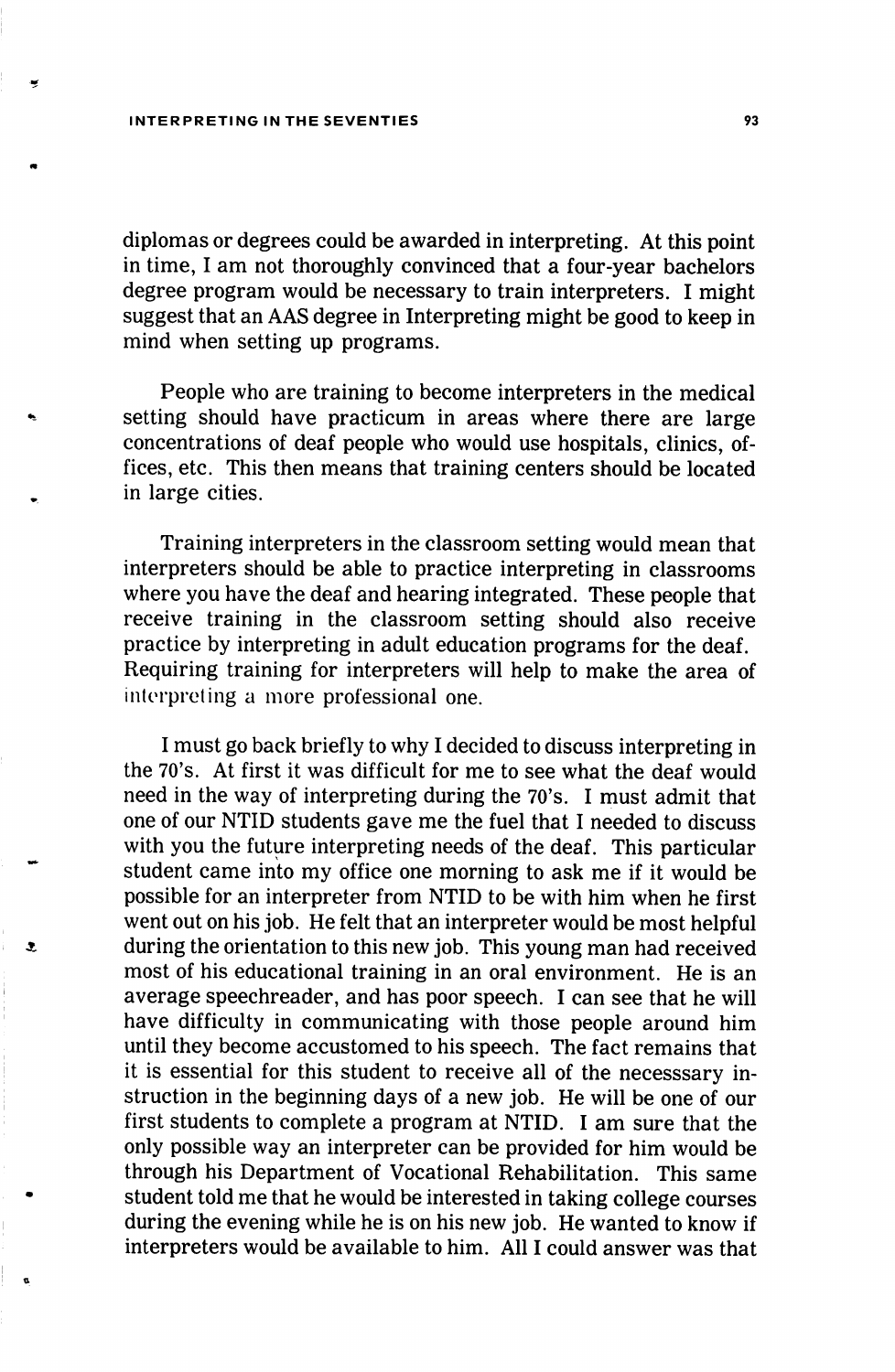it depended on the particular area of the country in which he worked and lived. Here is an example of a young man who feels that he will need an interpreter during the beginning days of his new job, as well as a need while pursuing further education in his community. You must remember that this is not adult education, but continuing education that could possibly lead to another degree.

Because of the lack of interpreters in the classroom setting, we at NTID have found it necessary to begin training our own in terpreters. During the summer of 1969, we began our first program to train student interpreters in the classroom setting. We had six hearing RIT students with us for an entire summer. Some of these students knew some fingerspelling and some language of signs. However, for the most part, we had to give them training from the very beginning. These students lived in the dormitories with the deaf students and were able to communicate with them at all times, using fingerspelling and the language of signs. Within their training, they not only learned how to communicate with the deaf, but learned the problems of the deaf. After an entire summer of training, we were able to utilize the services of these students as interpreters in the classroom situation as well as any activities that might occur outside of their classroom time. I have observed most of these student interpreters in in various classrooms throughout RIT and feel that they do a good job in interpreting classroom lectures. With our first group of student interpreters, I have felt that our weakest area in training has been in reverse interpreting. I am sure that many people will feel that this is their area of greatest weakness, too. The greatest advantage of training these RIT hearing students is that they have the subject background that most interpreters do not have. These young people have the vocabulary that enable them to interpret more efficiently and effectively. When 1 schedule these interpreters to interpret in the various classrooms at RIT, I try to keep them in their major areas.

During the past summer, we had 17 RIT hearing students in our second Student Interpreter Program. These students majored in areas such as Printing, Photography, Chemistry, Business, Art, etc. Many of these students did not know how to sign and fingerspell before they began the summer Workshop. We began teaching the signs and fingerspelling from the very basic course. It is interesting to note how quickly these students learned to communicate with the